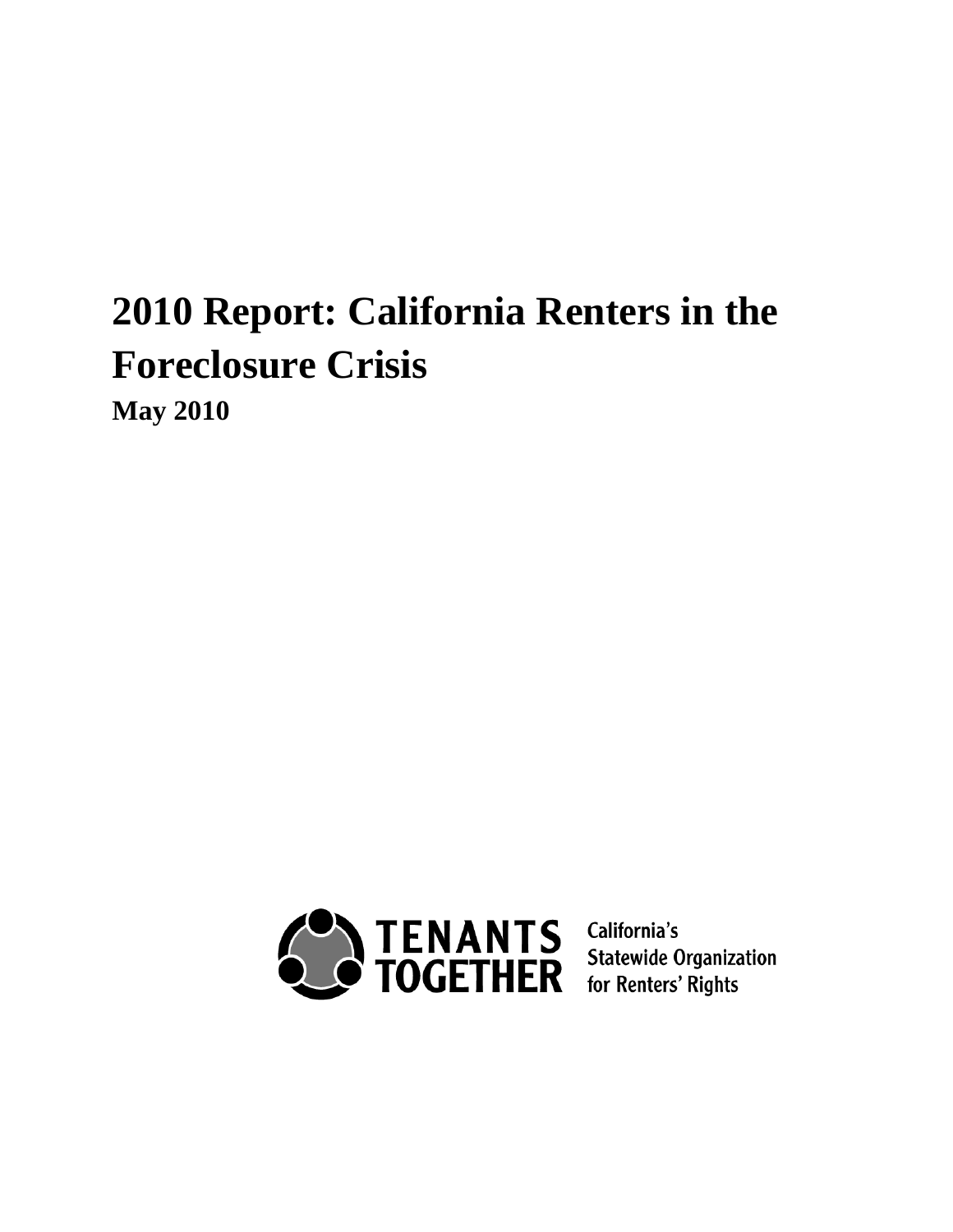### **TENANTS TOGETHER**

Tenants Together is a nonprofit organization dedicated to defending and advancing the rights of California tenants to safe, decent and affordable housing. As California"s only statewide renters" rights organization, Tenants Together works to improve the lives of California"s tenants through education, organizing, and advocacy.

# **TENANT FORECLOSURE HOTLINE**

Tenants Together is in a unique position to report on the human impact of the foreclosure crisis on renters. The organization operates California"s only hotline exclusively for tenants in foreclosure situations. California tenants can reach the **Tenant Foreclosure Hotline** toll free at 1-888-495-8020 or submit an online intake form at [www.tenantstogether.org/hotlineintake](http://www.tenantstogether.org/hotlineintake) to get a call back from a counselor. Since launching, the hotline counselors have assisted approximately 4,000 tenants.

## **2010 FORECLOSURE REPORT**

This report discusses recent developments affecting tenants in foreclosed properties and analyzes foreclosure data from 2009. The current report follows our initial report entitled *Hidden Impact: California Renters in the Foreclosure Crisis,* issued in March 2009. That groundbreaking report sounded the alarm on the impact of the foreclosure crisis on tenants and made a number of recommendations to protect and expand the rights of tenants in foreclosure situations. In the year following the release of our first report, many of our recommendations have been adopted, but there still remains a long way to go to assure meaningful protections for tenants who are victims of the foreclosure crisis.

**SPECIAL THANKS** to the following people for their assistance in making this report possible: Tenants Together"s Hotline Counselors Linda Akesson, Eva Auyeung, Sarah Brett, Rod Brown, Judith Burandy, Emily Charles, Heather Freinkel, Christian Gribneau, Nela Hadzic, Margaret Hough, Nadia Iqbal, Claire Johnson, Sarah Lange, Sam Levign, Ryan Murphy, Amy Weiss; Kevin Stein of the California Reinvestment Coalition; Danilo Pelletiere of the National Low Income Housing Coalition; Dean Preston, Andy Blue, and Judy b. of Tenants Together.

# **ABOUT THE AUTHOR**

This report was authored by Gabe Treves, Tenants Together's Program Coordinator. He is in charge of Tenant Together's foreclosure-related work. His work to expand and protect the rights of tenants in foreclosure situations includes managing the Tenant Foreclosure Hotline as well as pressuring banks to adopt more sensible policies, engaging regulatory agencies to assure compliance with existing tenant protection laws, and working with the media to bring attention the plight of tenants caught up in the foreclosure crisis. Mr. Treves has an extensive background in research, having worked as a labor union researcher for six years.

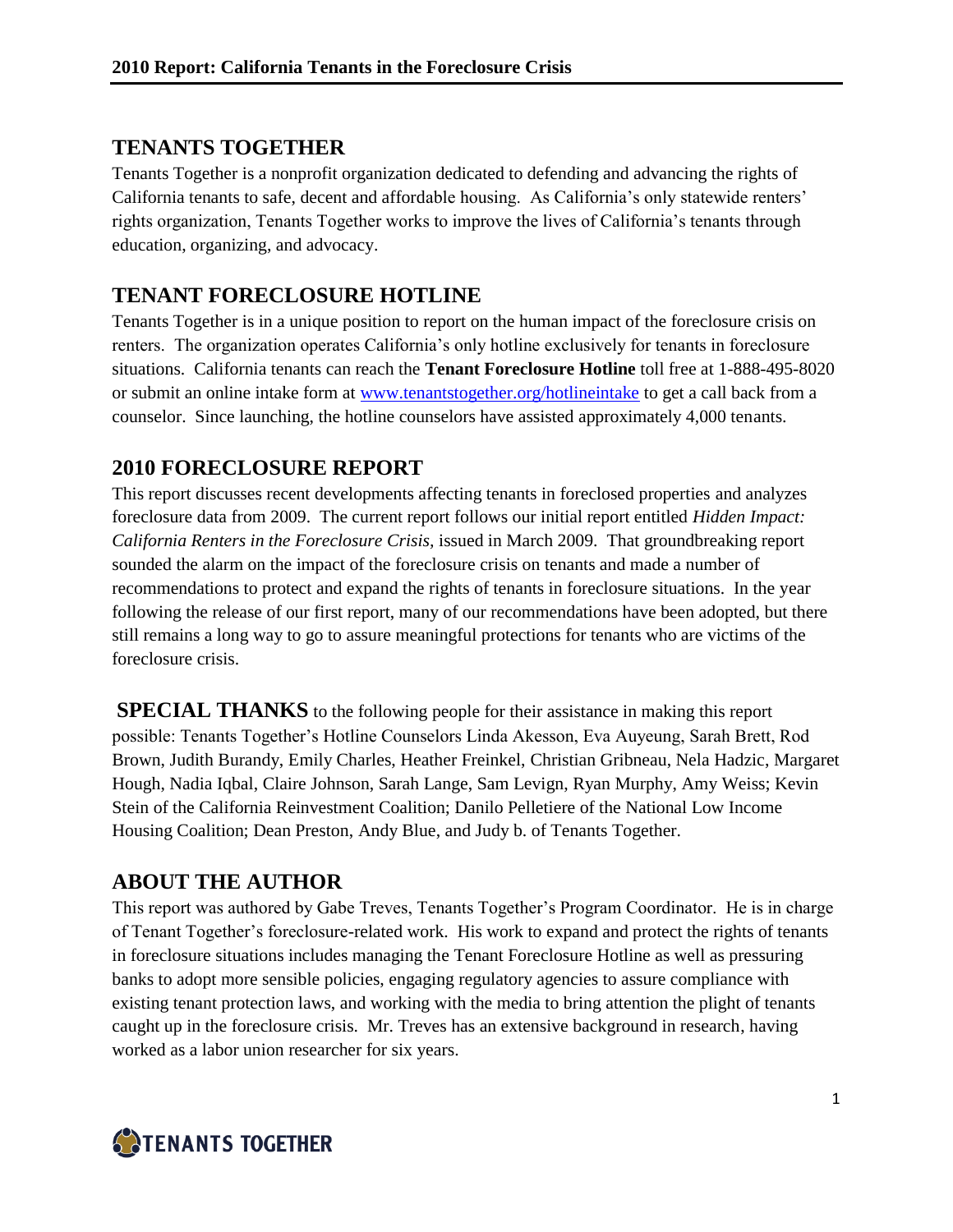# **TABLE OF CONTENTS**

| SECTION 1: FORECLOSURE-RELATED DEVELOPMENTS AFFECTING TENANTS2 |  |
|----------------------------------------------------------------|--|
|                                                                |  |
|                                                                |  |
|                                                                |  |

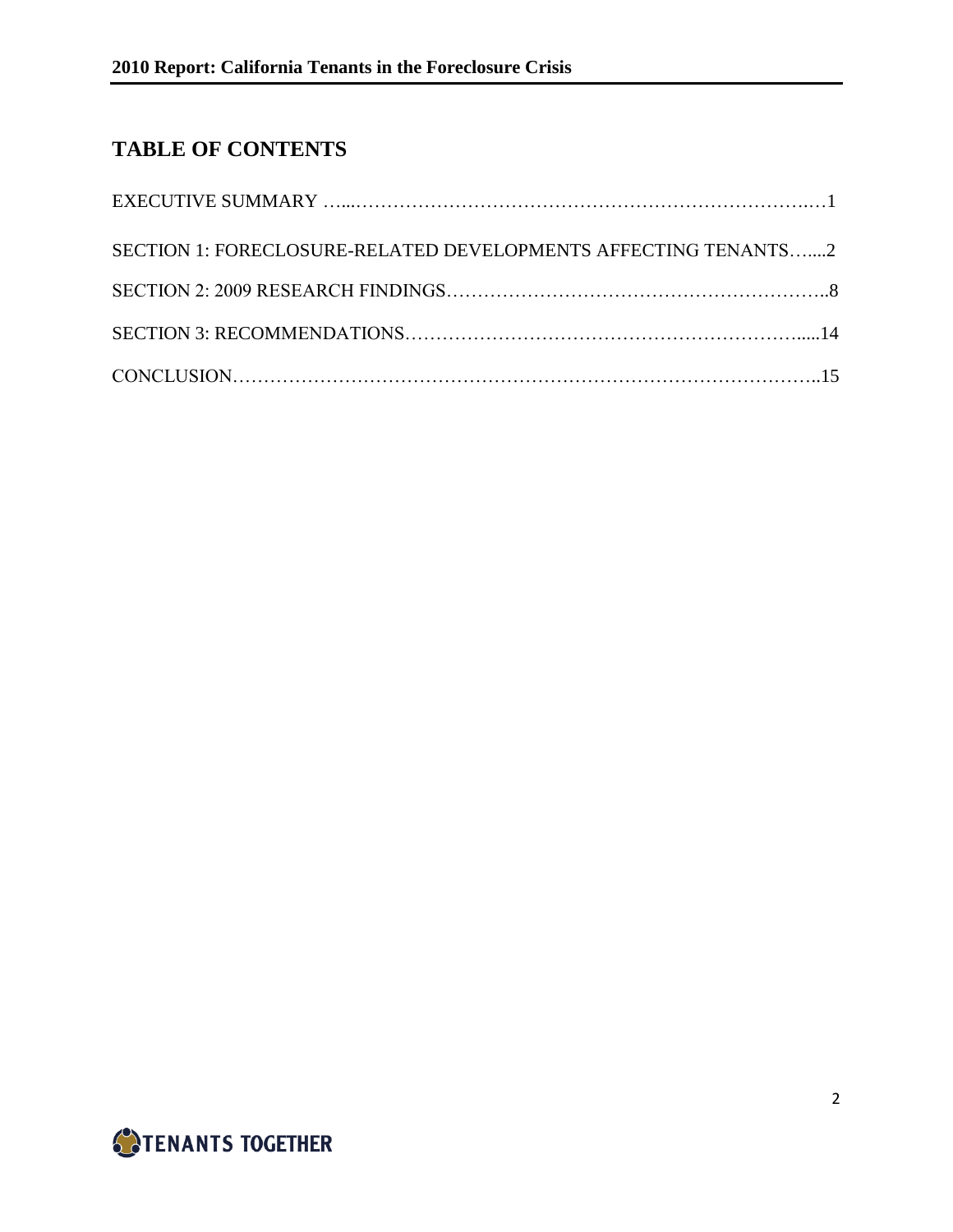# **EXECUTIVE SUMMARY**

Tenants are innocent victims in a foreclosure crisis they did nothing to create. In 2009, tenants and their communities continued to suffer from banks" inhumane and irrational policies to evict all occupants of their foreclosed properties. The results have been devastating, with hundreds of thousands of California tenants needlessly displaced and communities left with vacant homes and blight.

This report includes three sections: the first highlights recent developments affecting tenants, the second presents Tenants Together's research findings from a detailed analysis of 2009 property records, the third section presents recommendations to mitigate the impact of the foreclosure crisis on California tenants.

Key developments reported:

- The enactment of the Protecting Tenants at Foreclosure Act (PTFA), the first federal legislation to expand tenants' rights in nearly 20 years
- The adoption of just cause for eviction laws in the cities of Richmond and Ridgecrest, and the expansion of similar laws in Los Angeles and San Francisco, to protect tenants from postforeclosure eviction
- Ongoing harassment and violations of tenants rights by real estate agents and eviction lawyers working on behalf of banks and private investors acquiring foreclosed properties

Key 2009 research findings reported:

- At least 37 percent of homes in foreclosure are rentals
- More than 200,000 California renters were directly affected by home foreclosures in 2009 alone, most of whom have been displaced from their homes
- From 2008 to 2009, there was a 70 percent increase in the foreclosure rate of apartment buildings of 5 or more units
- The massive displacement of tenants across California remains, first and foremost, a problem caused by banks, with 85 percent of properties acquired at foreclosure by financial institutions

Key Recommendations made:

- Make the federal Protecting Tenants at Foreclosure Act permanent
- Pass local 'just cause for eviction' laws to stop eviction of tenants after foreclosure
- Step up enforcement efforts to hold violators of tenant protection laws accountable

This is Tenants Together"s second annual foreclosure report. These reports are designed to shed light on the plight of tenants in foreclosure situations and work towards solutions to this ongoing crisis.

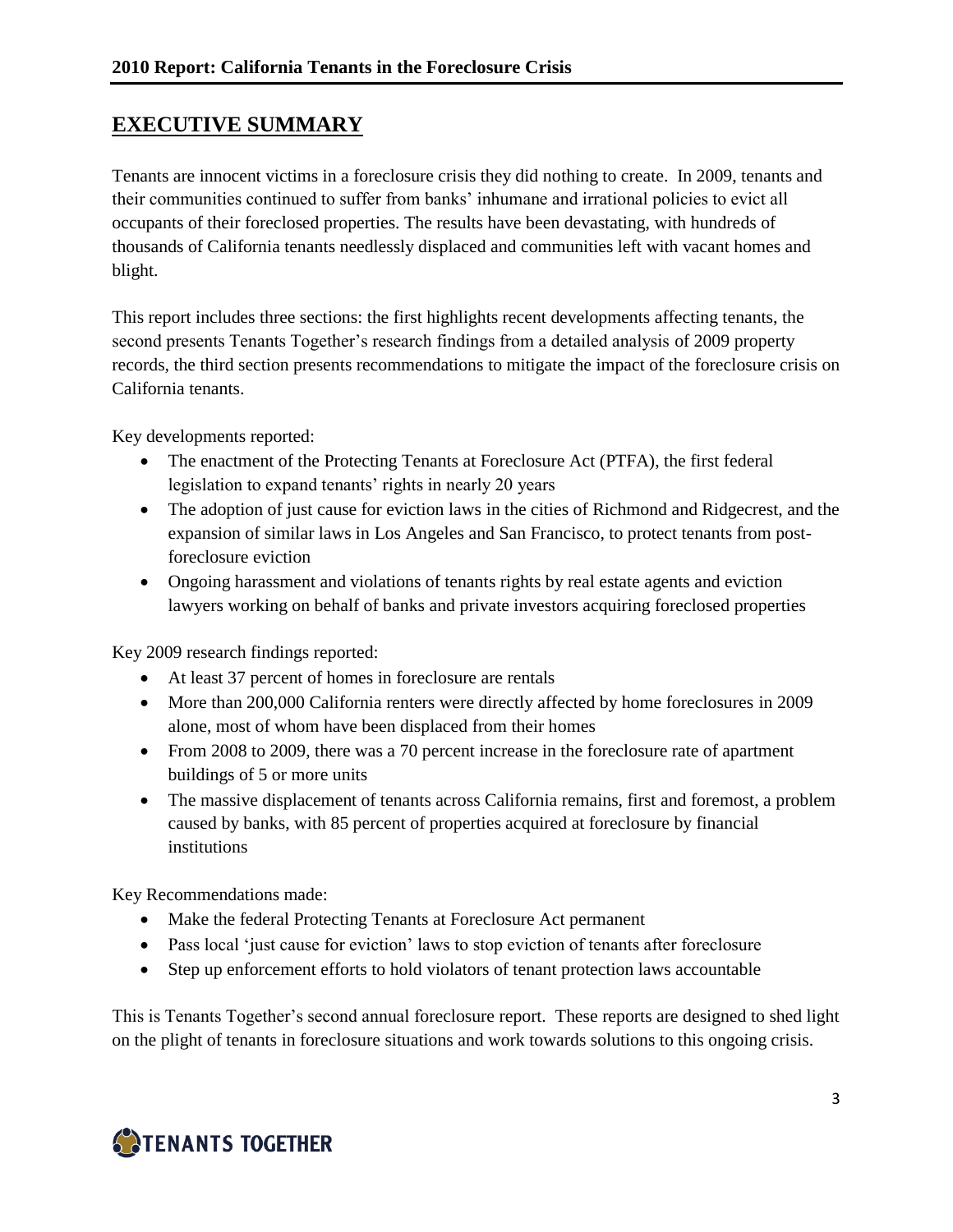# **FORECLOSURE-RELATED DEVELOPMENTS AFFECTING TENANTS**

# **I. New Laws Expand Tenants' Rights in Foreclosure and Define Banks' Obligations as Landlords**

Since our March 2009 report, federal, state, and local governments have enacted laws to protect tenants in foreclosure situations.

#### **A. The Protecting Tenants at Foreclosure Act Enacted**

On May 20, 2009, President Obama signed into law the Protecting Tenants at Foreclosure Act (PTFA), which protects most tenants in foreclosure situations. The PTFA provides tenants with the right to a 90-day notice to vacate after foreclosure. The act also requires new owners after foreclosure to allow tenants with leases to continue occupying the property until the end of the lease term, with the exception that the lease can be terminated on 90 days notice if the unit is sold to a buyer who intends to occupy the property as a primary residence. The PTFA also provides similar protections for Section 8 voucher holders and clarifies that post-foreclosure owners assume Housing Assistance Payments (HAP) contracts on foreclosed properties. The protections of the PTFA are scheduled to expire at the end of 2012.

The PTFA is important for California tenants, not only because it provides more time to tenants to stay in their homes after foreclosure, but also because it clarifies that banks and other postforeclosure owners of property step into the shoes of the pre-foreclosure owner and have the obligations of landlords. Post-foreclosure owners had maintained that they were not "successors" under California law and therefore were not responsible for repairs, return of security deposits, and other landlord obligations. The passage of the PTFA makes those arguments untenable. Put simply, banks assume all landlord obligations after the foreclosure.

#### **B. Stronger Statewide Utility Shut-Off Protection Adopted**

The California Legislature enacted SB 120, a bill that extends protections against utility shutoffs to renters living in single-family homes. The bill, sponsored by the Western Center on Law and Poverty, and authored by Senator Alan Lowenthal (D- Long Beach), was signed by the governor and is now law. This plugs up a major loophole that resulted in utility shutoffs that endangered the health and safety of tenants living in foreclosed single-family homes. Tenants now have the right to be notified of impending utility shutoffs, to put accounts in their own names without liability for delinquent amounts, and to deduct from their rent any costs they incur for utility services that were the responsibility of the landlord.

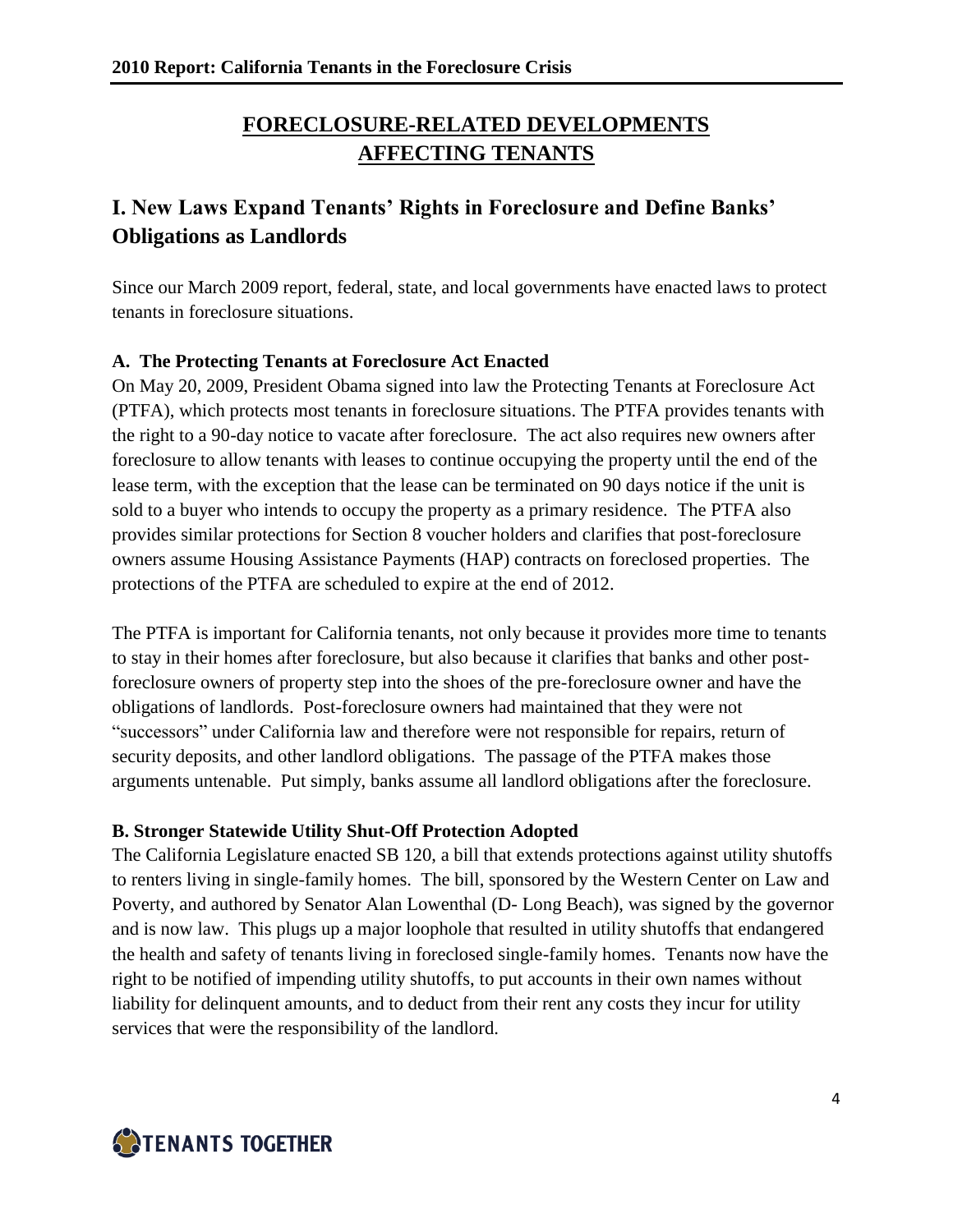#### **C. Local Just Cause for Eviction Laws Enacted**

In cities with local ordinances restricting the legal grounds for evictions ("just cause for eviction laws"), foreclosure alone is not a legal grounds for eviction. Presently, 16 California cities have such laws. In 2009, two California cities, Richmond in Contra Costa County and Ridgecrest in Kern County, passed just cause for eviction laws that prohibit the eviction of tenants due to foreclosure. (Ridgecrest"s law is scheduled to sunset in September 2010.) Los Angeles and San Francisco recently extended their eviction protections to cover all tenant-occupied units after foreclosure. The passage and expansion of just cause for eviction laws represents a cost-free and effective way to stop evictions of tenants after foreclosure.

## **II. Banks Maintain Irrational Policies to Evict Tenants after Foreclosure**

Despite on-going efforts to persuade banks to continue to rent to tenants after foreclosure, banks have stubbornly continued their mass eviction of tenants.

By driving tenants out, banks are turning away huge amounts of money in potential rental income. Tenants Together estimates that banks forfeited over \$776 million in rental income in 2009 alone. Additionally, banks are incurring costs for lawyers to litigate eviction cases and for real estate agents to negotiate 'cash-for-keys' deals. Once the properties are vacated, they become prime targets for vandalism, further contributing to plunging property values, and creating legal liability for banks as the owners of blighted vacant property. Furthermore, banks continue to tarnish their standing in local communities by maintaining their policies to evict rentpaying tenants.

The federally-sponsored financial institutions Freddy Mac and Fannie Mae are major postforeclosure landlords and the first to take steps to adopt more tenant-friendly policies. Freddy Mac's new policies allow tenants to enter into new month-to-month leases, while Fannie Mae's new policies gives tenants the option to enter into a new month-to-month lease or a new 12 month lease. While these policies come short of providing long-term security for tenants and have been mired by implementation problems, they represent a significant step in the right direction.

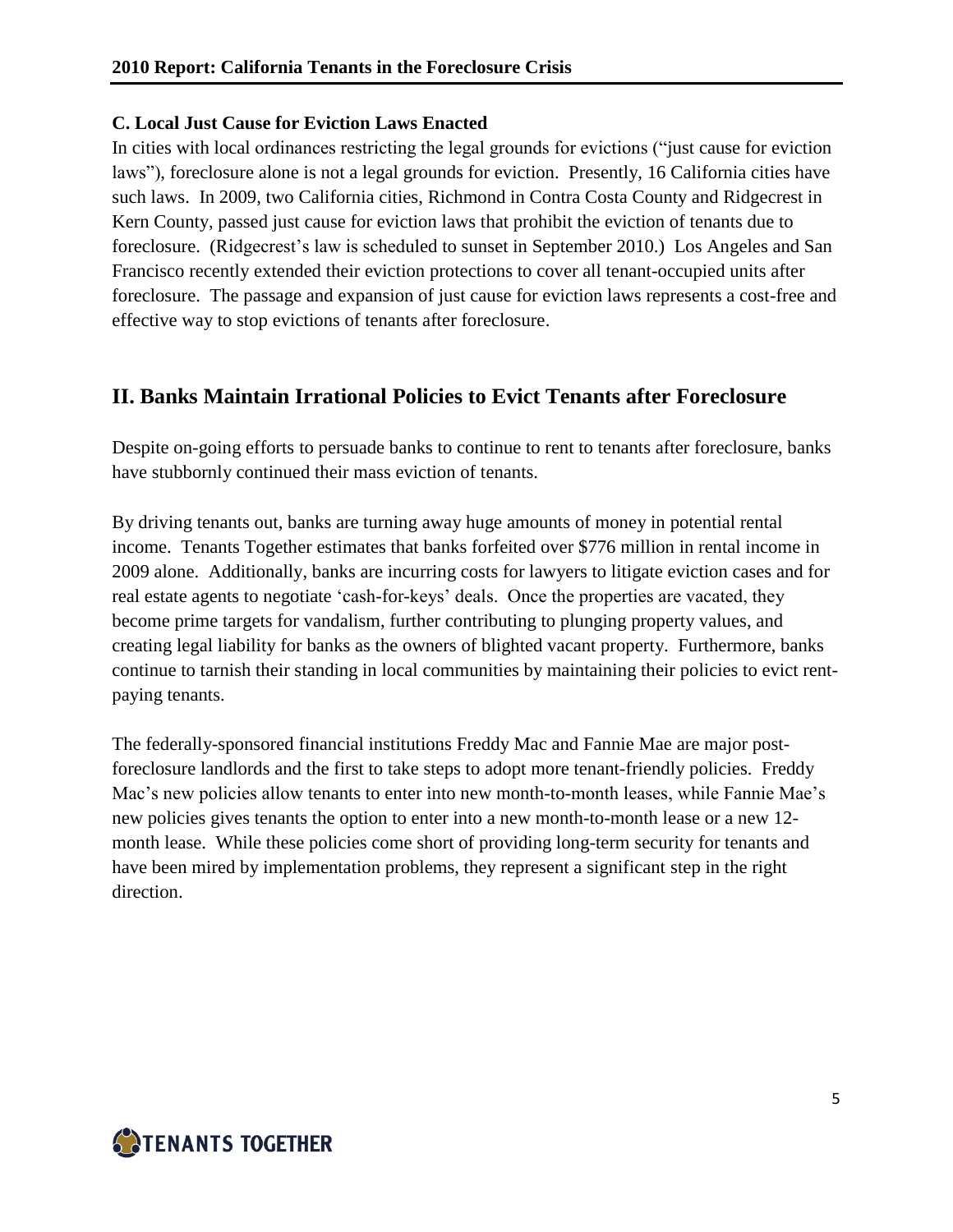# **III. Banks, Private Investors, Real Estate Agents, and Eviction Law Firms Continue to Violate Tenant-Protection Laws**

Despite the adoption and expansion of tenant protection laws, banks, and private investors that acquire properties at foreclosure continued to contract with real estate agents and eviction law firms that routinely harass and mislead tenants in foreclosure situations.

#### **A. Real Estate Agents**

Real estate agent misconduct toward tenants is rampant in California. Banks and private investors contract with real estate agents to vacate and sell their foreclosed properties. Many of these real estate agents see tenants as obstacles to the commission they will get once the property is sold. Real estate agents are empowered by banks and private investors to offer tenants "cashfor-keys,' a cash incentive to move out quickly. Many real estate agents pressure tenants into signing these agreements through misinformation and scare tactics. In accepting the "cash-forkeys" offers, many tenants sign away their legal rights to stay in their homes without being informed of their legal rights.

#### **B. Eviction Law Firms**

Eviction law firms regularly file improper eviction lawsuits against tenants living in foreclosed properties. Presently, most tenants move out rather than fight these improper lawsuits because they do not know their rights, cannot afford legal representation, and/or do not want to risk damaging their tenant history by appearing as a defendant in an eviction case.

Tenants Together research indicates that a small number of eviction lawyers handle the majority of bank eviction. These include the Endres Law Firm (Davis); Pite Duncan (San Diego); Law Offices of Randall Naiman (San Diego); Jackson & Associates (Irvine); McCarthy Holthus (San Diego); The Law Offices of Les Zieve (Huntington Beach); and Ruzicka & Wallace (Irvine), among others.

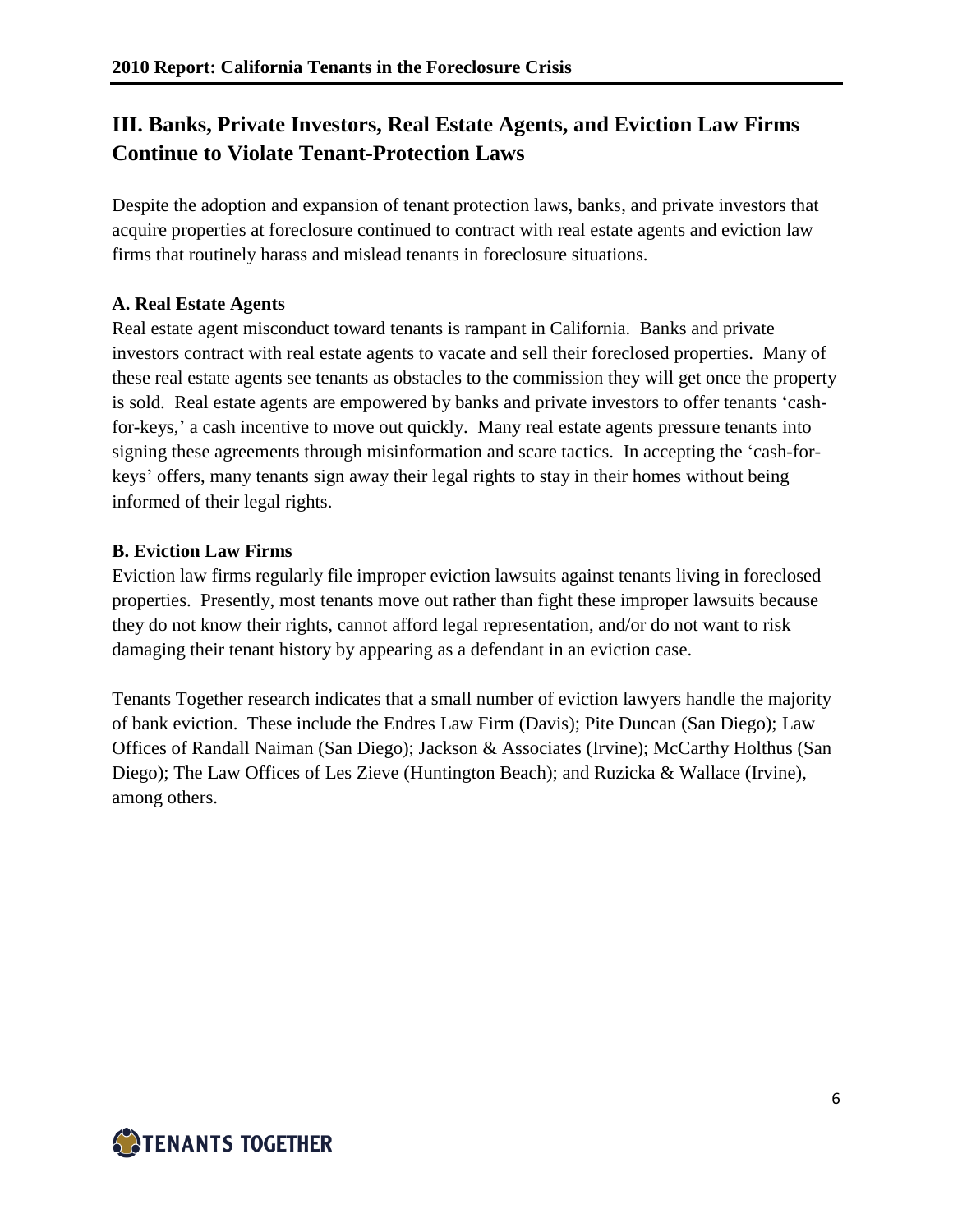## **IV. Regulators Begin to Step Up: Issue Advisories and Launch Investigations**

The California Department of Real Estate and the federal Office of the Comptroller of the Currency have taken preliminary steps to address the bad actors that violate tenants" rights in the foreclosure crisis.

#### **A. Office of the Comptroller of the Currency**

In response to complaints filed by tenants being harassed by agents of national banks after foreclosure, the Office of the Comptroller of the Currency ("OCC") directed its examiners to evaluate banks' compliance with the PTFA as part of its certification requirements. This development came after a campaign by Tenants Together and the California Reinvestment Coalition to bring tenant complaints to the attention of the OCC.

#### **B. California Department of Real Estate**

In response to complaints filed by Tenants Together on behalf of its members being harassed and misinformed by real estate agents working for banks after foreclosure, the California Department of Real Estate has opened three investigations into alleged misconduct.

## **V. The Impact of the Foreclosure Crisis on Tenants Continues to Grow**

The ongoing displacements of tenants, often in direct violation of their rights, continues to have a devastating impact on tenants and their communities.

#### **A. Impact on Tenants**

Most tenants do not find out their homes have been foreclosed until they are facing imminent displacement. A foreclosure can impact every aspect of a tenant's life. Tenants in preforeclosure situations often face health hazards as their defaulting landlords become unresponsive to their needs and let their homes deteriorate. Once a foreclosed property is acquired by a bank, habitability problems often go from bad to worse. After tenants are displaced, most are denied the return of their security deposits and many struggle to find suitable housing alternatives. Many tenants are forced to live far from their jobs, schools, and social networks, while others end up homeless. In addition, despite paying their rent on time, a growing number of tenants are being displaced from their second, third or even fourth home in recent years, all because of their landlords' foreclosures. This undermines housing stability and is particularly traumatic for seniors, families with children, and persons with disabilities.

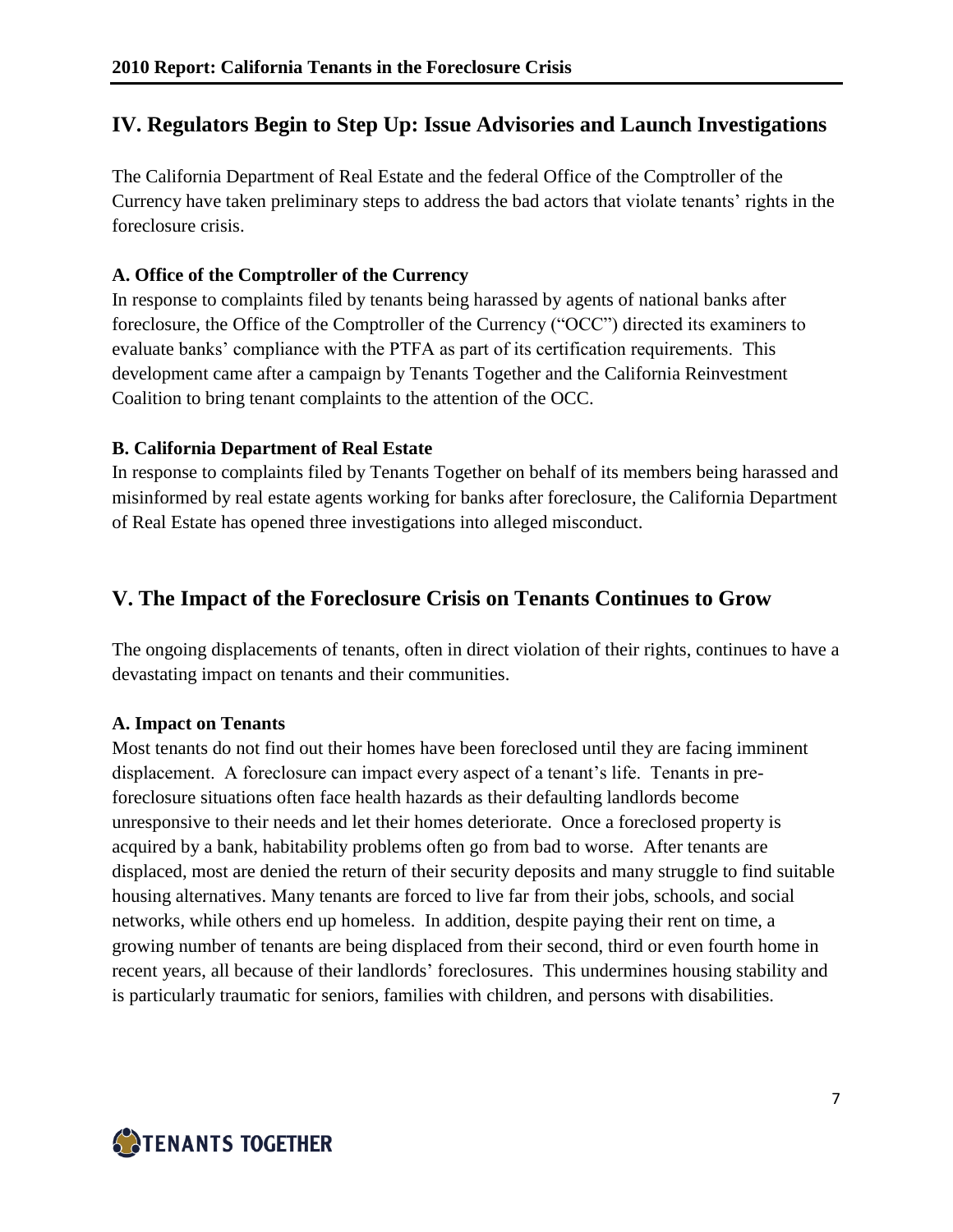#### **B. Impact on Communities**

When tenants are displaced as a result of foreclosure, the entire community is affected. Areas with high foreclosure rates suffer from prolonged vacancies and blight when homes are emptied of tenants, and property values decline accordingly. Homelessness rises due to widespread evictions, requiring more government services and related costs. Further, when tenants are forced to move away from the community, stores lose customers, businesses lose employees, and schools lose students.

# **VI. Tenants Across California Work to Protect and Expand Their Rights**

In cities throughout California, tenants in foreclosure situations continue to work to strengthen their rights by:

- Pushing back against harassment by banks and private investors acquiring foreclosed properties and their agents
- Filing complaints with regulators and other oversight bodies
- Organizing their communities to demand just cause for eviction laws to protect tenants from post-foreclosure evictions
- Lobbying for tenant-friendly legislation at the state level
- Organizing and participating in large-scale demonstrations as part of a growing, national movement for bank-accountability
- Sharing their stories through media to bring more attention to the issue, pressure elected officials to get involved, and pressure banks to do the right thing

#### **A. Ridgecrest: A Case Study in Community Organizing**

In May 2009, Tenants Together received numerous calls to its Tenant Foreclosure Hotline from tenants at La Mirage, a 300-unit complex in Ridgecrest, Kern County. Most of La Mirage"s residents were tenants who, despite always paying their rent on time, were facing eviction because their landlords were going into foreclosure.

In a short period of time, Tenants Together worked with local residents to educate the community about the impeding evictions and get the city council to enact a just cause for eviction law to provide tenants in foreclosure situations protection against foreclosure evictions and stabilize the community at large.

In June 2009, city officials concerned about the evictions, hosted a well attended community forum to discuss the scope of the problem and the proposed just cause for eviction law. The community forum was attended by local residents as well as representatives from Tenants Together, Greater Bakersfield Legal Assistance, and city officials. Subsequent hearings on the

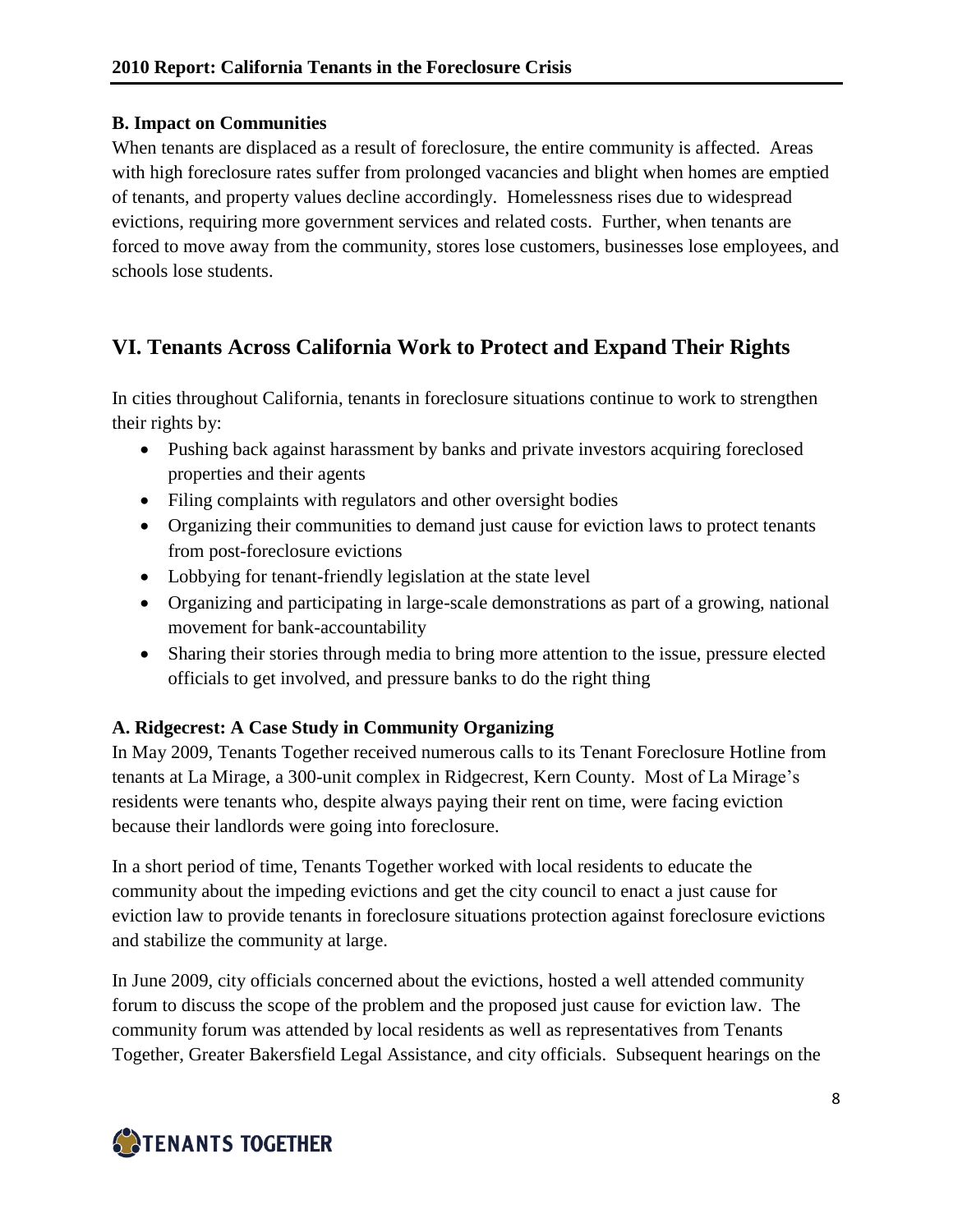measure at City Hall were also well attended by concerned local residents. The local media provided extensive coverage of the plight of the La Mirage tenants. In August 2009, the Ridgecrest City Council voted 3 to 2 to adopt the eviction protection law.

Ridgecrest serves as an important example for other jurisdictions. Located in Kern, a county not known for tenant activism, Ridgecrest passed the county"s first tenant protection laws in direct response to impending large-scale foreclosure evictions. Many tenants were able to remain in their homes as a result of the local laws. This organizing victory demonstrates what a small group of determined tenants can accomplish at the local level to stop unjust foreclosure evictions.

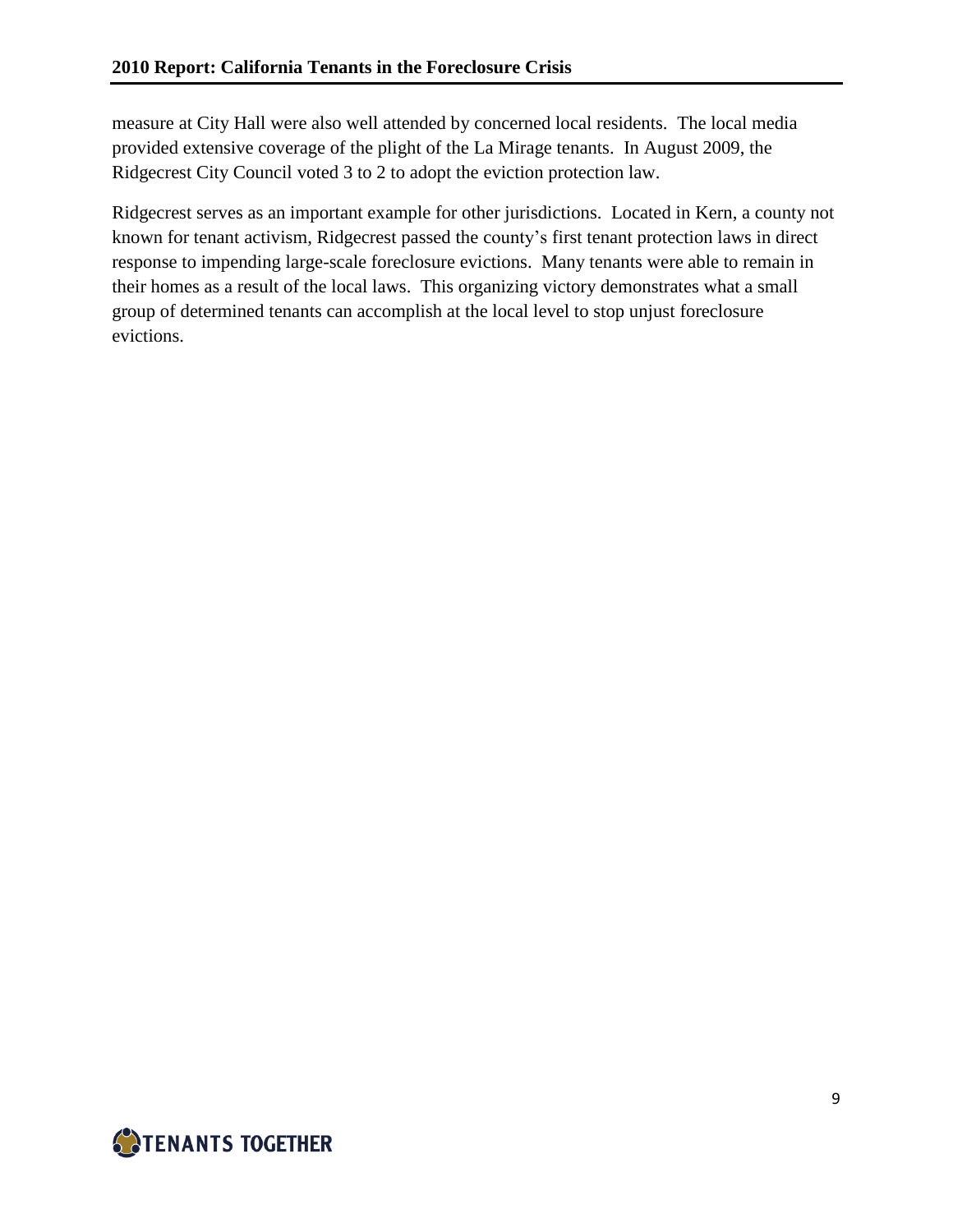# **2009 RESEARCH FINDINGS**

While the media and policy makers have begun to pay more attention, tenants remain innocent and, often, forgotten victims of the foreclosure crisis. By quantifying the impact of the foreclosure crisis on tenants, this reports hopes to bring tenants' struggles out of the shadows.

This report"s research findings result from a detailed analysis of property records of all foreclosed residential properties in California in 2009.\*

## **I. Scope of the Crisis**

The foreclosure crisis has had a devastating impact on tenants. Using conservative standards, our research indicates that in 2009:

- 211,154 residential units were foreclosed
- 77,145 rental units were foreclosed
- 37% of foreclosed units were rentals
- 208,795 renters were directly affected

\*All property records reviewed were from ForeclosureRadar.com. The number of rental units was determined by property type. Single Family Homes and Condominiums are 29% and 31% rentals, respectively, based on analyses of ForeclosureRadar data. 83% of the units in 2-unit buildings are rentals, and 83% of the units in 3-4 unit buildings are rentals, based on American Community Survey (ACS) data. Apartment buildings of 5 or more units are considered 100% rental units. To determine the total renters affected, the number of rental units was multiplied by the rental vacancy rate (4.7% per ACS) and the resulting number of occupied units was multiplied by average rental household size (2.84 persons per household per ACS).

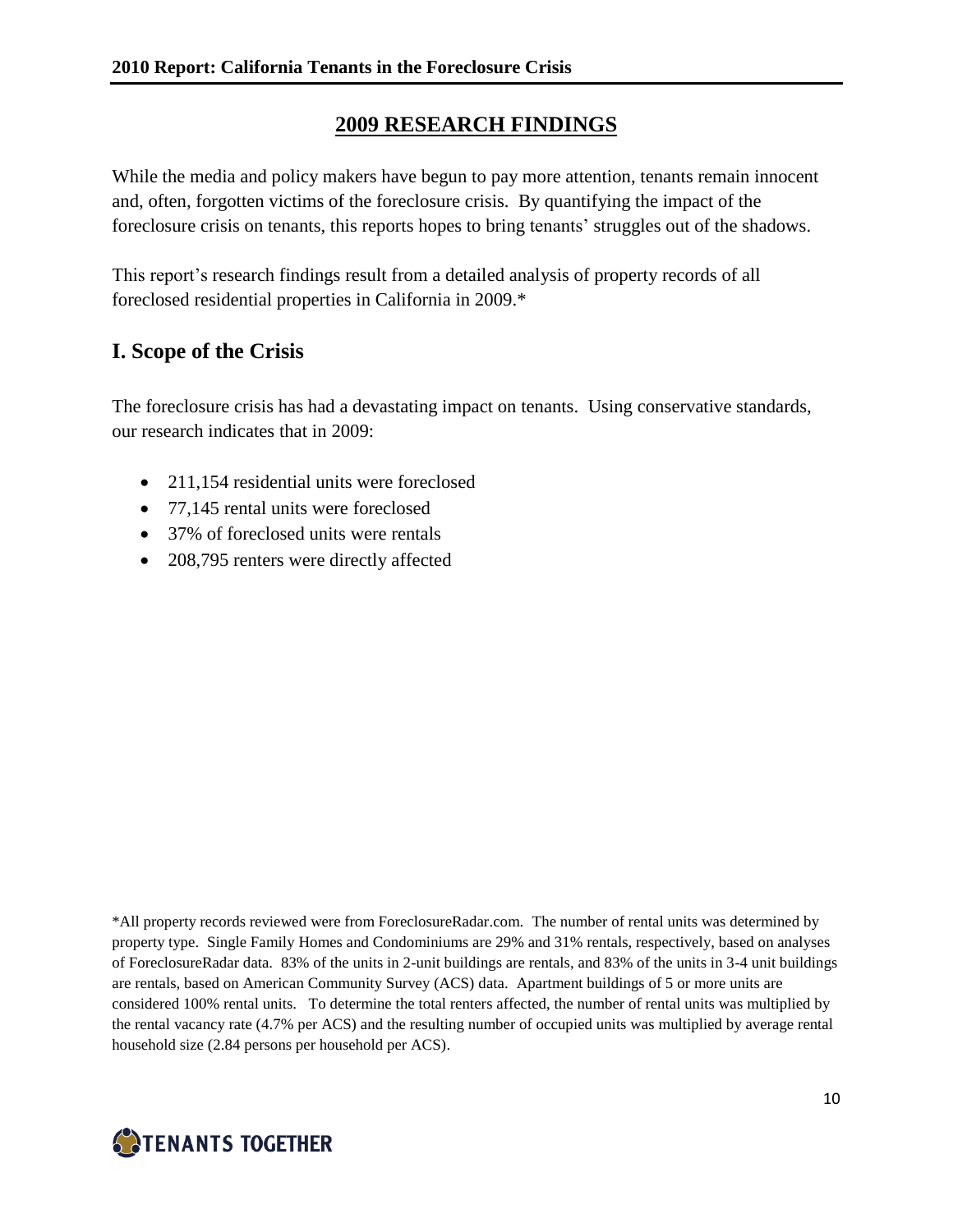# **II. Types of Properties Being Foreclosed**

In 2009, the majority of renter-occupied properties were single-family homes and condominiums. However, almost 30 percent of the renters affected by foreclosure lived in multiunit buildings, many of which were large apartment complexes.

|                        | <b>Rental Units</b><br><b>Foreclosed by</b><br><b>Property Type</b> | <b>Percentage of Total</b><br><b>Rental Units</b><br><b>Foreclosed by</b><br><b>Property type</b> | <b>Total Renters</b><br><b>Directly Affected</b> |
|------------------------|---------------------------------------------------------------------|---------------------------------------------------------------------------------------------------|--------------------------------------------------|
| Single-Family Home     | 46,476                                                              | 60.3%                                                                                             | 125,951                                          |
| Condominium            | 7,744                                                               | 10.0%                                                                                             | 20,959                                           |
| Multi Family 2-4 Units | 9,779                                                               | 21.6%                                                                                             | 45,058                                           |
| Multi Family 5+ Units  | 6,217                                                               | 8.0%                                                                                              | 16,826                                           |
| <b>Total</b>           | 77,145                                                              | $- -$                                                                                             | 208,795                                          |

As the below-table shows, the rate of foreclosed multi-unit buildings increased significantly from 2008 to 2009, while the rate of foreclosed single-family homes decreased slightly. This trend is likely to increase as more loan modification programs target owner-occupied properties (which are primarily single-family homes and condominiums), while multi-unit rental properties continue to fall by the wayside and into foreclosure.

| <b>Type of Property</b> | <b>Change in Rate of</b><br><b>Foreclosure</b> |
|-------------------------|------------------------------------------------|
| Single-Family Homes     | $-3.1%$                                        |
| Condominium             | $+12.9%$                                       |
| Multi Family 2-4        | $+14.1%$                                       |
| Multi Family 5+         | $+69.5%$                                       |

**Change in Rate of Foreclosure by Property Type: 2008 to 2009**

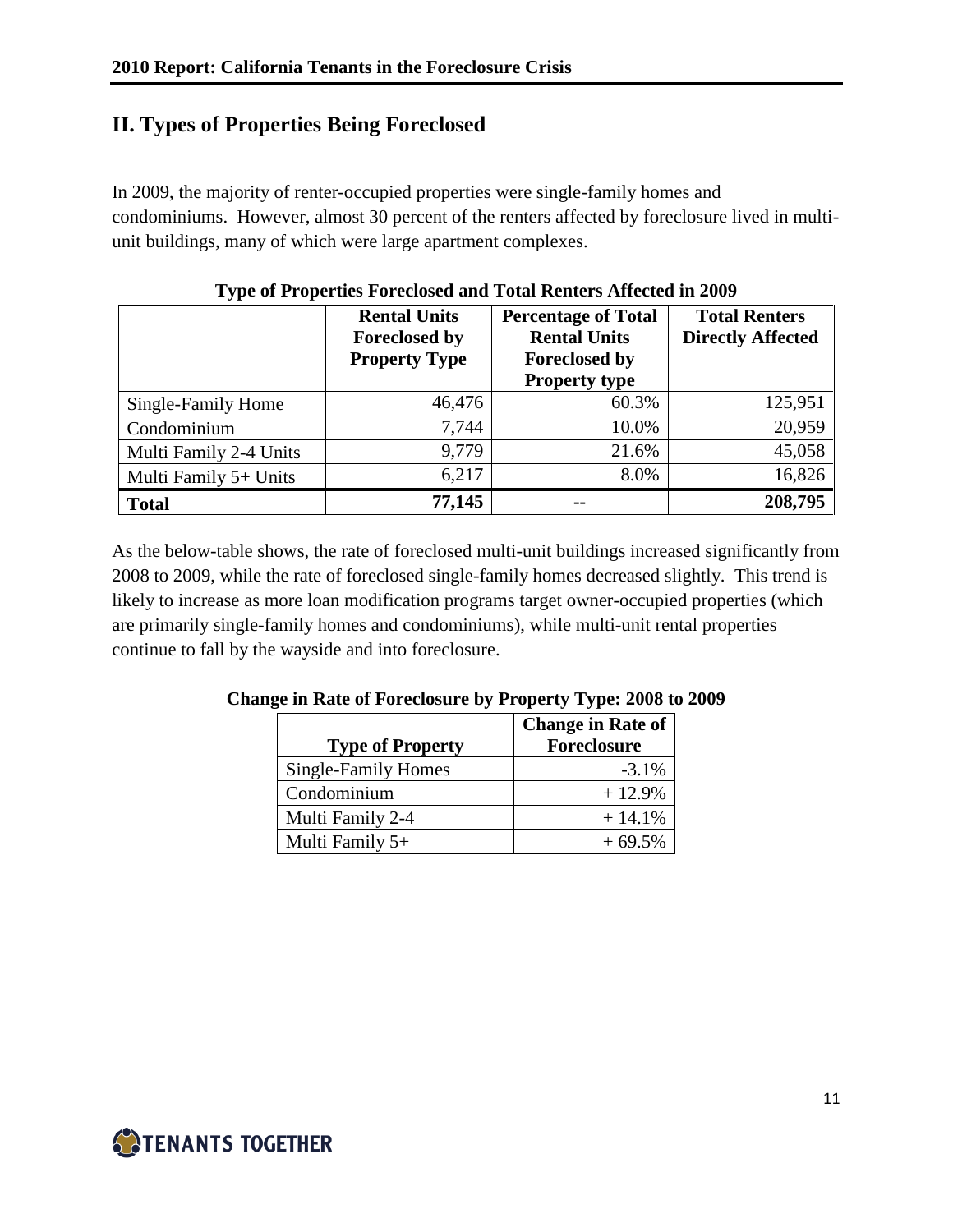## **III. Post-Foreclosure Landlords**

In 2009, banks acquired 164,801 foreclosed properties, while private investors acquired 29,026 foreclosed properties, resulting in an 85%-15% split.



The banks acquiring large numbers of foreclosed properties include Fannie Mae, Freddie Mac, JP Morgan Chase, IndyMac, Aurora Loan Services, Wells Fargo, Bank of America, HSBC, US Bank, and Deutsche Bank. The private investors acquiring large numbers of foreclosed properties include Marbury Park Group, SD Seaport, Community Fund, Starlite Management, and REO Properties.

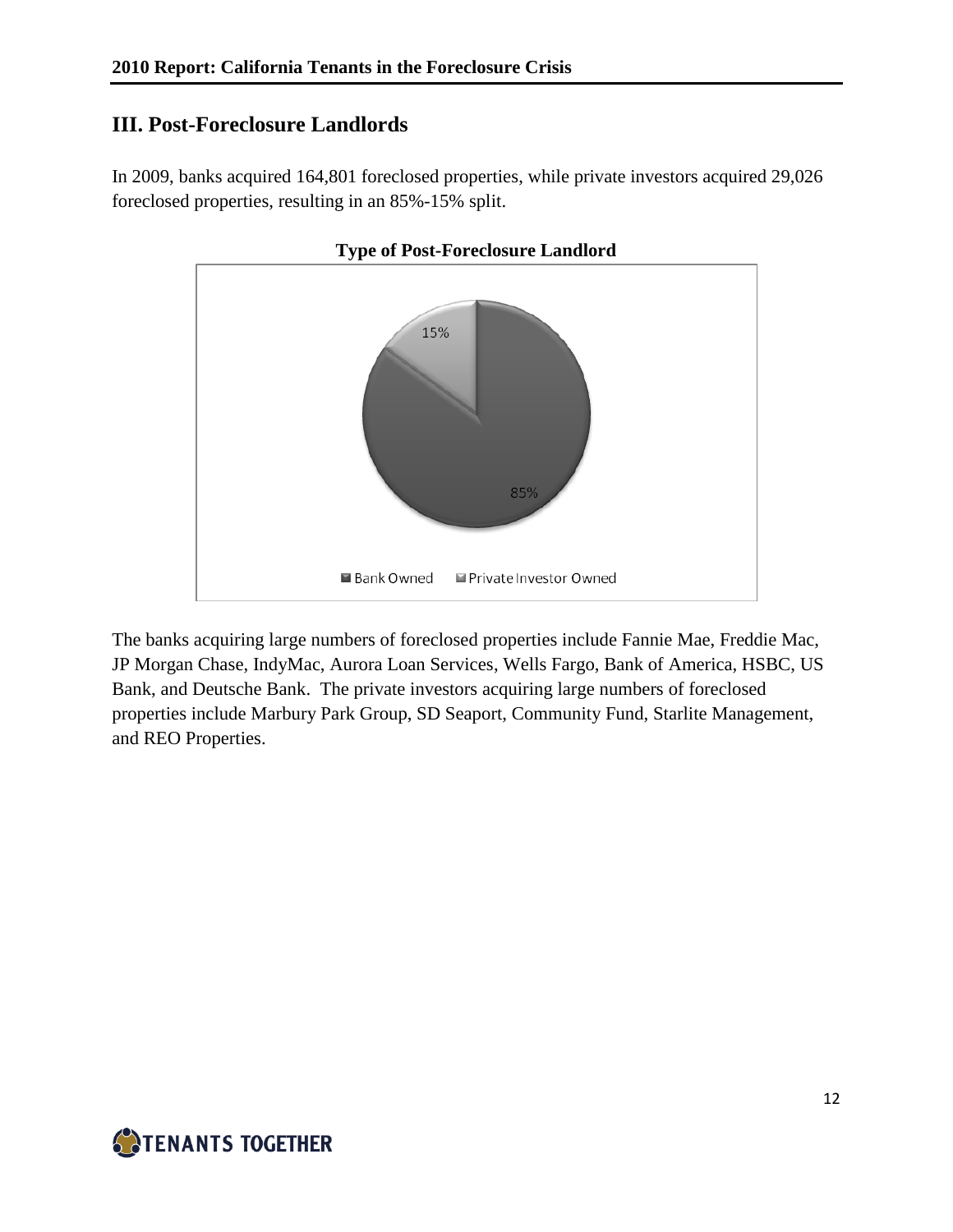# **IV. Tenant Foreclosure by County**

#### **Impact of the Foreclosure Crisis on Tenants at the County Level**

Tenants in every county across the state have been hit hard by the foreclosure crisis. In 2009, the counties with 5,000 or more foreclosed rental units were: Los Angeles, Riverside, Sacramento, San Bernardino, and San Diego.

|                     |                   |                     | <b>Percent of</b>       |                 |
|---------------------|-------------------|---------------------|-------------------------|-----------------|
|                     | <b>Total</b>      | <b>Total</b>        | <b>Foreclosed Units</b> | <b>Total</b>    |
|                     | <b>Foreclosed</b> | <b>Foreclosed</b>   | that are Renter         | <b>Renters</b>  |
| <b>County</b>       | <b>Units</b>      | <b>Rental Units</b> | Occupied                | <b>Affected</b> |
| <b>ALAMEDA</b>      | 6,862             | 2,819               | 41.1%                   | 7,631           |
| <b>AMADOR</b>       | 207               | 60                  | 29.0%                   | 162             |
| <b>BUTTE</b>        | 913               | 357                 | 39.1%                   | 967             |
| <b>CALAVERAS</b>    | 416               | 126                 | 30.3%                   | 341             |
| <b>COLUSA</b>       | 146               | 43                  | 29.8%                   | 118             |
| <b>CONTRA COSTA</b> | 8,426             | 2,810               | 33.3%                   | 7,604           |
| <b>DEL NORTE</b>    | 44                | 14                  | 31.5%                   | 37              |
| <b>EL DORADO</b>    | 1,117             | 432                 | 38.6%                   | 1,169           |
| <b>FRESNO</b>       | 5,726             | 2,055               | 35.9%                   | 5,562           |
| <b>GLENN</b>        | 144               | 60                  | 41.6%                   | 162             |
| <b>HUMBOLDT</b>     | 199               | 97                  | 48.7%                   | 262             |
| <b>IMPERIAL</b>     | 1,322             | 424                 | 32.1%                   | 1,147           |
| <b>KERN</b>         | 7,851             | 2,847               | 36.2%                   | 7,705           |
| <b>KINGS</b>        | 376               | 116                 | 30.9%                   | 314             |
| <b>LAKE</b>         | 585               | 172                 | 29.4%                   | 465             |
| <b>LASSEN</b>       | 104               | 35                  | 33.4%                   | 94              |
| <b>LOS ANGELES</b>  | 38,584            | 17,141              | 44.4%                   | 46,372          |
| <b>MADERA</b>       | 1,394             | 452                 | 32.4%                   | 1,223           |
| <b>MARIN</b>        | 472               | 167                 | 35.4%                   | 452             |
| <b>MARIPOSA</b>     | 61                | 22                  | 35.6%                   | 59              |
| <b>MENDOCINO</b>    | 211               | 69                  | 32.6%                   | 186             |
| <b>MERCED</b>       | 3,436             | 1,098               | 32.0%                   | 2,971           |
| <b>MONO</b>         | 47                | 14                  | 29.0%                   | 37              |
| <b>MONTEREY</b>     | 2,599             | 860                 | 33.1%                   | 2,328           |
| <b>NAPA</b>         | 636               | 260                 | 40.8%                   | 702             |
| <b>NEVADA</b>       | 487               | 160                 | 32.9%                   | 433             |
| <b>ORANGE</b>       | 8,949             | 2,934               | 32.8%                   | 7,940           |
| <b>County</b>       | <b>Total</b>      | <b>Total</b>        | Percent of              | <b>Total</b>    |

**Renters Affected by Foreclosure by County\***

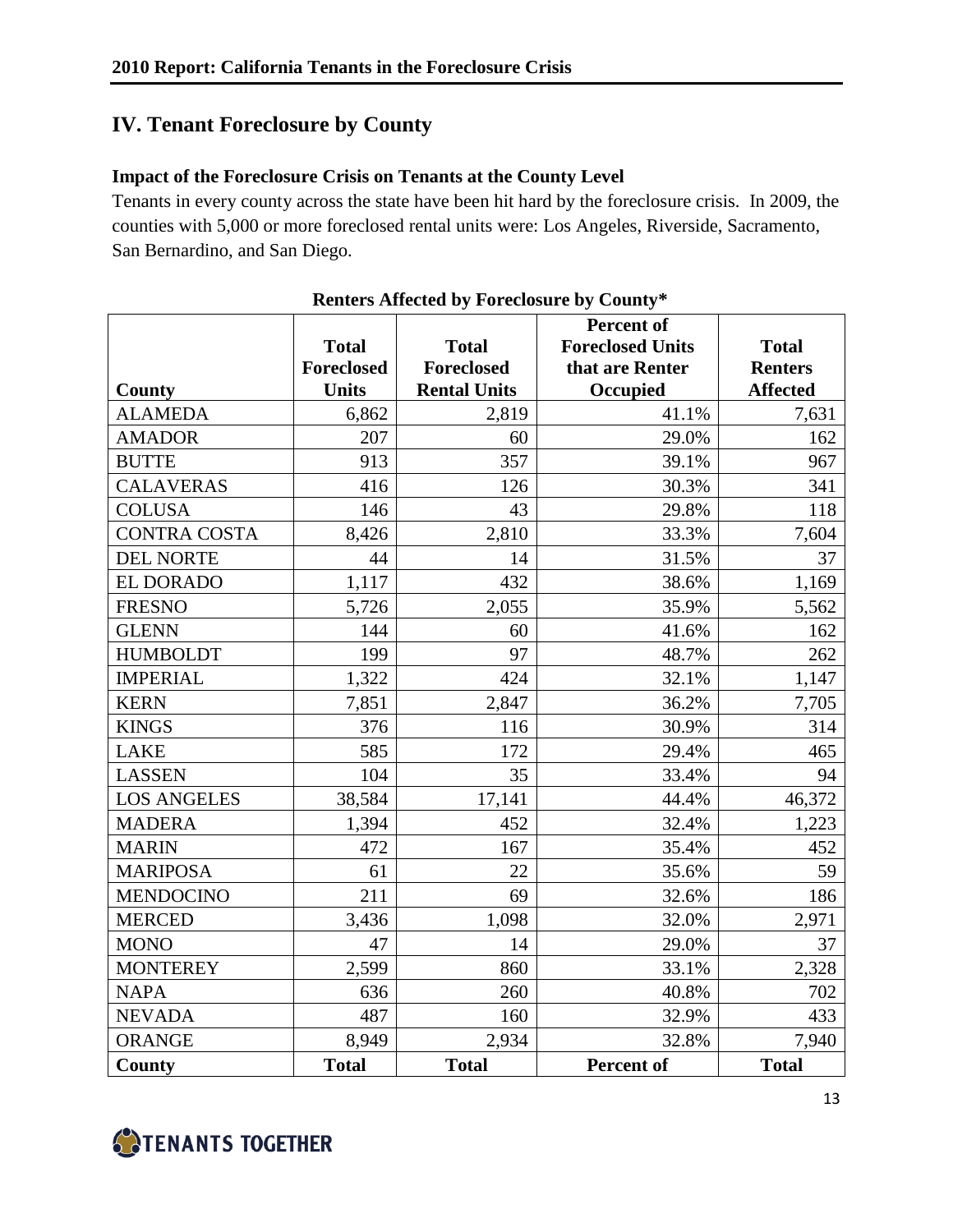|                        | Foreclosed<br><b>Units</b> | Foreclosed<br><b>Rental Units</b> | <b>Foreclosed Units</b><br>that are Renter<br>Occupied | <b>Renters</b><br><b>Affected</b> |
|------------------------|----------------------------|-----------------------------------|--------------------------------------------------------|-----------------------------------|
| <b>PLACER</b>          | 2,250                      | 718                               | 31.9%                                                  | 1,943                             |
| <b>PLUMAS</b>          | 50                         | 15                                | 29.0%                                                  | 39                                |
| <b>RIVERSIDE</b>       | 25,188                     | 7,807                             | 31.0%                                                  | 21,131                            |
| <b>SACRAMENTO</b>      | 13,809                     | 5,096                             | 36.9%                                                  | 13,791                            |
| <b>SAN BENITO</b>      | 468                        | 160                               | 34.1%                                                  | 432                               |
| <b>SAN BERNARDINO</b>  | 20,982                     | 6,859                             | 32.7%                                                  | 18,564                            |
| <b>SAN DIEGO</b>       | 16,000                     | 6,395                             | 40.0%                                                  | 17,309                            |
| <b>SAN FRANCISCO</b>   | 804                        | 359                               | 44.6%                                                  | 971                               |
| <b>SAN JOAQUIN</b>     | 8,353                      | 3,108                             | 37.2%                                                  | 8,412                             |
| <b>SAN LUIS OBISPO</b> | 864                        | 289                               | 33.4%                                                  | 781                               |
| <b>SAN MATEO</b>       | 1,470                      | 508                               | 34.6%                                                  | 1,375                             |
| <b>SANTA BARBARA</b>   | 1,277                      | 434                               | 34.0%                                                  | 1,176                             |
| <b>SANTA CLARA</b>     | 5,178                      | 1,800                             | 34.8%                                                  | 4,873                             |
| <b>SANTA CRUZ</b>      | 739                        | 278                               | 37.6%                                                  | 752                               |
| <b>SHASTA</b>          | 792                        | 262                               | 33.0%                                                  | 708                               |
| <b>SISKIYOU</b>        | 120                        | 37                                | 30.8%                                                  | 100                               |
| <b>SOLANO</b>          | 4,274                      | 1,377                             | 32.2%                                                  | 3,728                             |
| <b>SONOMA</b>          | 2,260                      | 825                               | 36.5%                                                  | 2,232                             |
| <b>STANISLAUS</b>      | 6,353                      | 2,235                             | 35.2%                                                  | 6,048                             |
| <b>SUTTER</b>          | 673                        | 228                               | 33.8%                                                  | 616                               |
| <b>TEHAMA</b>          | 314                        | 107                               | 34.1%                                                  | 290                               |
| <b>TULARE</b>          | 2,343                      | 817                               | 34.9%                                                  | 2,210                             |
| <b>TUOLUMNE</b>        | 316                        | 115                               | 36.4%                                                  | 311                               |
| <b>VENTURA</b>         | 3,092                      | 1,035                             | 33.5%                                                  | 2,801                             |
| YOLO                   | 916                        | 293                               | 32.0%                                                  | 793                               |
| <b>YUBA</b>            | 877                        | 327                               | 37.2%                                                  | 884                               |

\*Counties with less than 30 foreclosed properties were excluded from the above-summary table

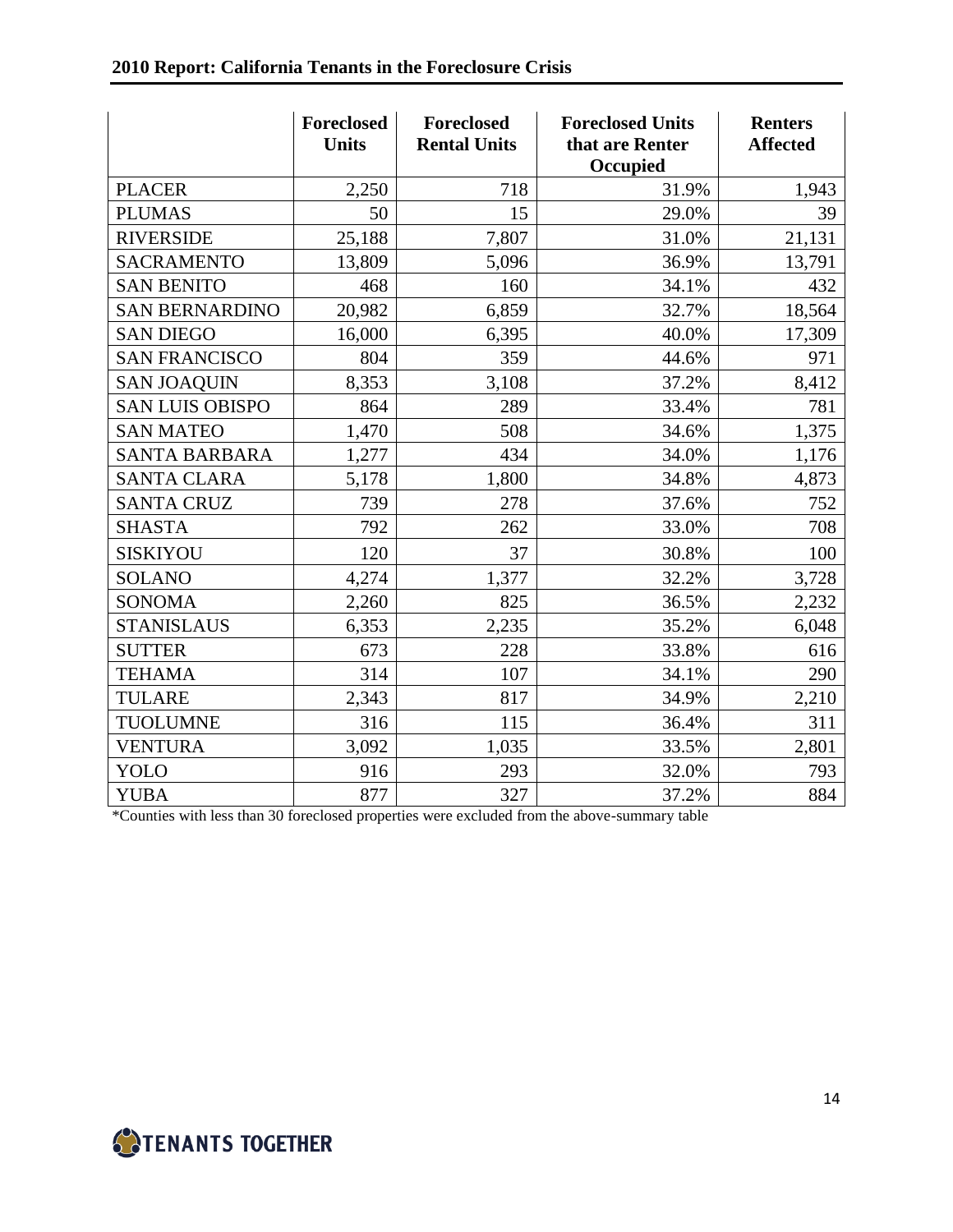# **RECOMMENDATIONS**

In our March 2009 report, *Hidden Impact: California Renters in the Foreclosure Crisis,* we made a number of recommendations to protect and expand the rights of tenants in foreclosure situations. In the year following the release of our first report, many of our recommendations have been adopted: specifically, the increase of the eviction notice period for tenants to 90 days, the provision that existing lease survives foreclosure, the strengthening of laws to protect tenants from utility shut-offs, and the enactment and expansion of local just cause for eviction laws.

Despite these steps in the right direction, there remains a long way to go to assure fairness and justice for California's tenants caught up as innocent victims of the foreclosure crisis. As banks have not voluntarily adopted more responsible policies towards tenants, government action remains necessary. Tenants Together makes the following recommendations to protect tenants from further abuse:

- Protections of the federal Protecting Tenants at Foreclosure Act, which sunset at the end of 2012, should be made permanent
- California cities should enact just cause for eviction laws to provide their residents with long-term protection against foreclosure eviction
- California counties should notify tenants when a notice of default is filed with the County Recorder"s Office
- Enforcement agencies must step up their efforts to assure compliance with tenantprotection laws and hold banks and their agents accountable for violating their rights
- Funding for legal services for tenants in foreclosure situations must be increased and tenants should be provided a right to counsel in eviction cases
- California law should be amended to ensure that evictions of innocent tenants do not end up on tenants" credit reports. SB 1149, authored by Senator Ellen Corbett (D-San Leandro), would provide such protections and is pending at the time of this report